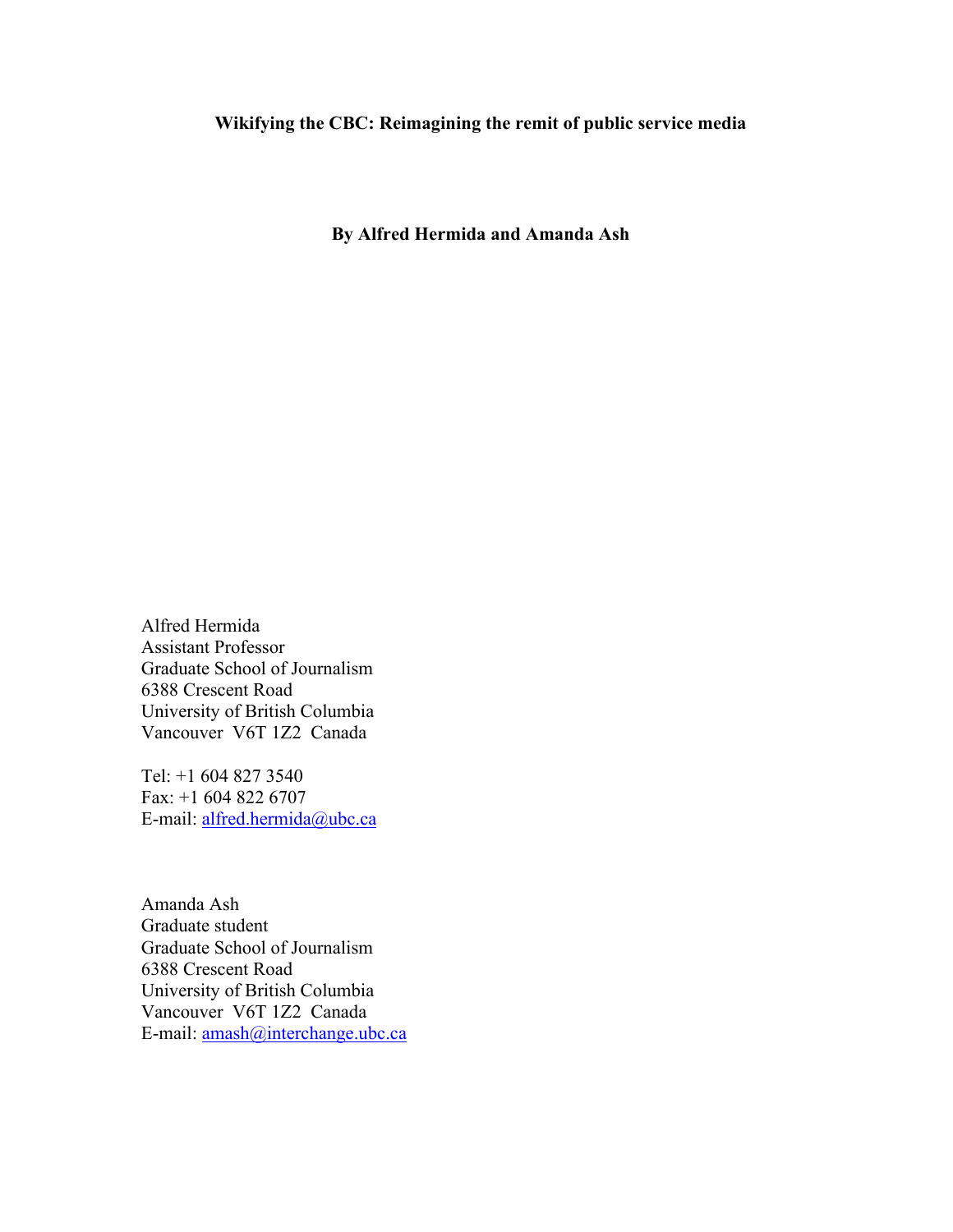#### **Abstract**

This paper describes the research and development of an online collaborative environment for Canadian music fans. The project to set up a music wiki at CBC Radio 3 balances the need to provide an open and creative space with the desire of a public broadcaster to publish high quality user-generated content that showcases Canadian music. It is an example of the adoption of a collaborative knowledge system within the context of public service broadcasting in the  $21<sup>st</sup>$  century, exploring the application of social media technologies within established media organizations, and specifically within the role and remit of Canada's public service broadcaster. A music wiki provides a particularly relevant topic given the digital evolution of the music industry and the increasing role of the fan in a participatory culture, which scholars argue is transforming the relationship between producer and consumer. Our findings indicate that user-generated digital technologies represent one way of reimagining radio for the web. We suggest that an innovative initiative such as a wiki can be undertaken within low-risk areas of a public broadcaster, particularly when they are in line with the strategic mandate of the organization. The funding model further minimizes the financial risk to the broadcaster, suggesting there is potential for publicly funded university partnerships to stimulate new media research and development at incumbent journalism organizations.

**Keywords**: Canada, CBC, journalism, innovation, public service broadcasting, wiki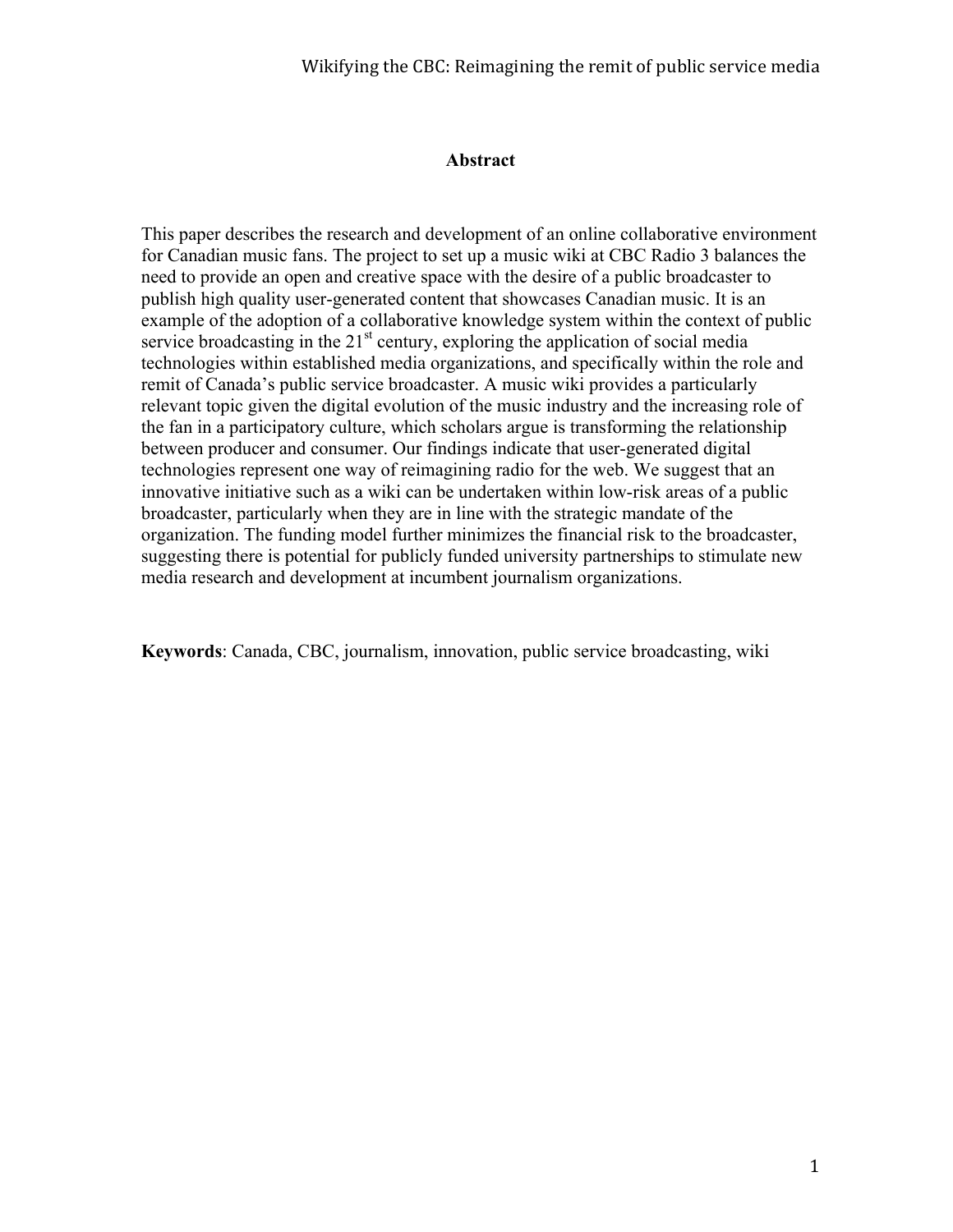### **Introduction**

Challenges to the 20th century institution of public service broadcasting (PSB) in a 21st century world are considerable. In the digital age, the universality of broadcasting is under pressure as a result of digitalisation, fragmentation and personalisation, undermining the role of PSB to provide important informational, educational and cultural content to citizens (Born, 2003; Hoynes, 2003; Picard, 2005; Steemers, 1999).

In the Canadian context, public broadcasting is closely associated with national identity and cultural sovereignty. The CBC is a government-owned broadcaster that fills a national purpose role in Canada (Hoskins et al.). Legislation specifies that Canadian broadcasting should provide "a wide range of programming that reflects Canadian attitudes, opinions, ideas, values and artistic creativity" and be "displaying Canadian talent in entertainment programming" and "offering information and analysis concerning Canada and other countries from a Canadian point of view" (CRTC, n.d.).

The question remains as to the contribution of PSB in an online media space that Silverstone (2007) has labeled as contested and cacophonic. Silverstone describes this as "barely a space at all. It is dominated by a few multinational companies who have managed to extend control based on their existing dominance within broadcast media into the otherwise open territories of the Internet" (2007: 12). Public broadcasters, such as the BBC in the UK, NPR in the USA and CBC in Canada, have sought to their ensure relevance in a new media environment by expanding into digital platforms, with an investment into content and services beyond the traditional modes of public service television and radio (O'Neil, 2006).

This is particularly relevant in Canada, given the country's image as a technologically highly advanced nation. As of 2007, approximately 78 per cent of the country was connected, spending an average of 17 hours per week online (Zamaria and Fletcher, 2008). In addition, 40 per cent of Canadians have used a community or social networking site and almost a quarter do so weekly (Zamaria and Fletcher, 2008). In light of the digitalization of the media, some scholars have argued that CBC should continue to be a vital portal for Canadian content, this time on the Internet, by rethinking "the role of public broadcasting in the so-called knowledge economy" (Murray, 2001: 34). Murray calls for a "shift away from traditional, physical, or manufactured assets to search for the source of non-traditional, intangible, or intellectual assets" (2001: 34).

The creation of a collaborative space for Canadians to contribute and collaborate on the creation of content on Canadian music can be considered as one way of reimagining the remit of a public service broadcaster such as the CBC. This paper describes the research and development of a user-generated, participatory online resource focused exclusively on Canadian music and Canadian musicians, using collaborative wiki software. This paper covers the first phase of the project, which is a collaboration between the University of British Columbia and CBC Radio 3, a digital music station devoted to the promotion of Canadian arts and music via the Internet and satellite radio. The paper examines the processes involved in adopting emerging technologies by established media organizations, discusses the value of user-generated content in general and analyses how public media can be reimagined in the digital age.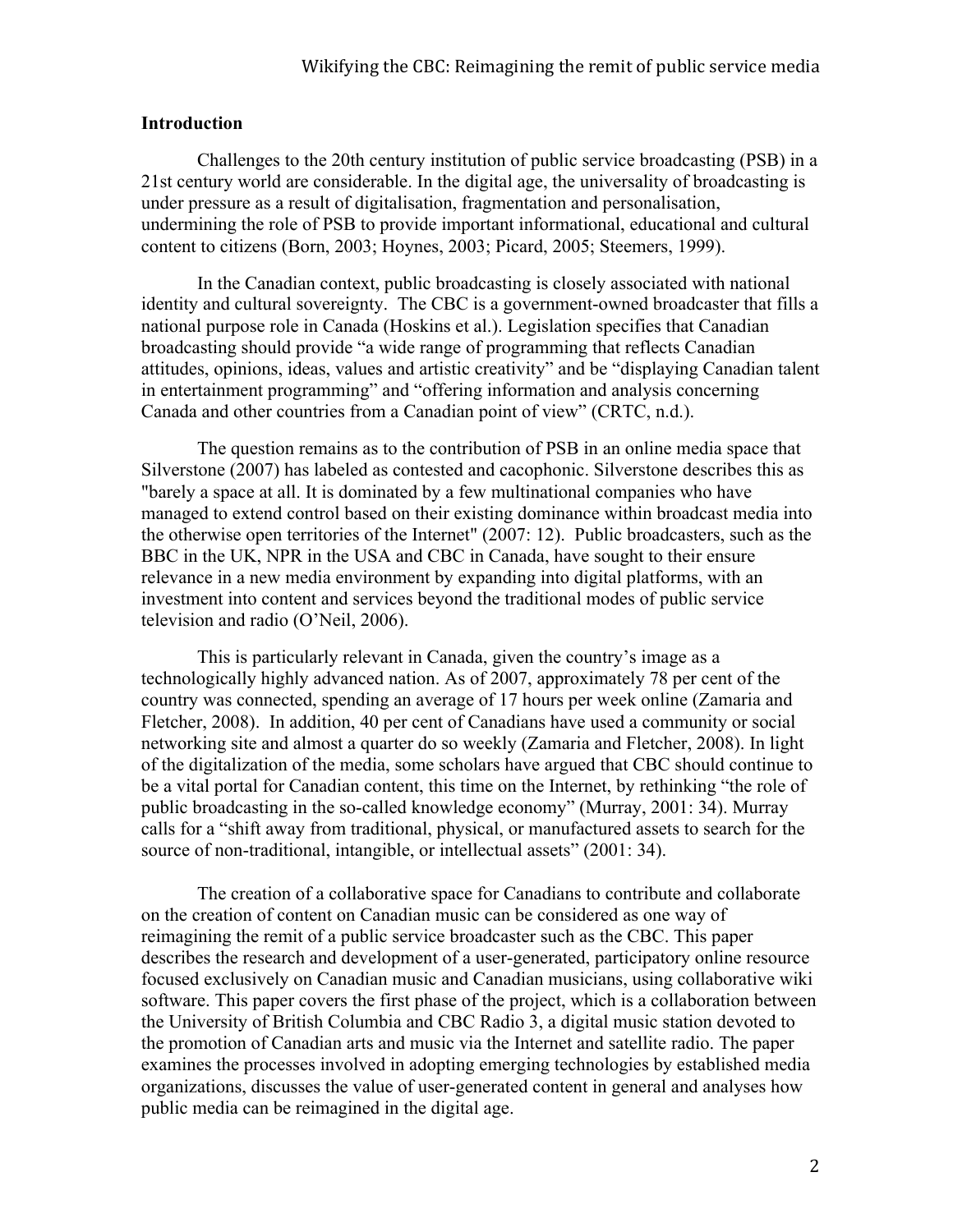### **The CBC and new media**

The transition of a public service broadcaster into a digital environment involves more than simply the simple digitalization of terrestrial broadcast networks. Historically the PSB was justified on technical grounds – the scarcity of spectrum – and on the basis of an underlying philosophy grounded on normative values associated with Western-style democracy - diversity, pluralism, universal service, and the maintenance of cultural identity (Steemers, 2001). Those who see the Internet as an open, democratic space label PSB a relic of a paternalistic past (Moe, 2008). Murdock (2005) argues that marketization, fragmentation and exclusion online require a rethink of the core functions of information, knowledge, representation and participation associated with public service broadcasters.

In Canada, "the crisis of public broadcasting has been felt most acutely in the angst surrounding the financial and existential crisis of the CBC, as it careens like a corporate Titanic on the verge of capsizing," (Raboy, 1996; 106). Indeed, Hoskins et al. (2001) indicate that programming at the CBC, with a long-standing experience of commercial competition, has become less distinctive over the years. They conclude that the only way to prevent its demise is to refocus the CBC. Murray suggests that the CBC should "shift away from traditional, physical, or manufactured assets to search for the source of nontraditional, intangible, or intellectual assets" (Murray, 2001; 34). Murray argues that "the CBC must be aggressive as a portal for Canadian information on the Internet, building its already superior comparative advantage there" (2001; 37).

The notion of the CBC as the primary source for Canadian content online is central to its digital strategy. O'Neill (2006) described the development of CBC's new media strategy, from experimental sites in 1993 to the launch of online news, services for children and dedicated sites for television and radio channels, as the 'Canadianizing' of the web. CBC's objective to be "the most important and popular source of Canadian news, information, and entertainment content on digital networks" (Galipeau quoted in O'Neill, 2006: 184) can be see as an attempt by the PSB to ensure its survival in a new media environment.

The CBC's new media strategy derives from a 1998 speech by the then president, Perrin Beatty. He emphasized the online role of the national broadcaster, stating that it should aim "to create a critical mass of content and services to ensure that Canadians can never be relegated to a back corner of the web". The "New Media, New CBC" speech committed the PSB to serving audiences wherever they were and on whatever technology they were using, with a mission to promote Canadian content and to continually innovate in order to remain relevant.

O'Neill suggests that "CBC's commitment to new media publishing and diversifying its operations across a variety of digital networks may in the long term be seen as a far-sighted strategic decision that provided the appropriate response for a public service broadcaster under pressure in a declining market," (2006: 194). Yet he acknowledges that CBC's position remains precarious due to its reliance on the availability of resources and the level of public support for its new media activities.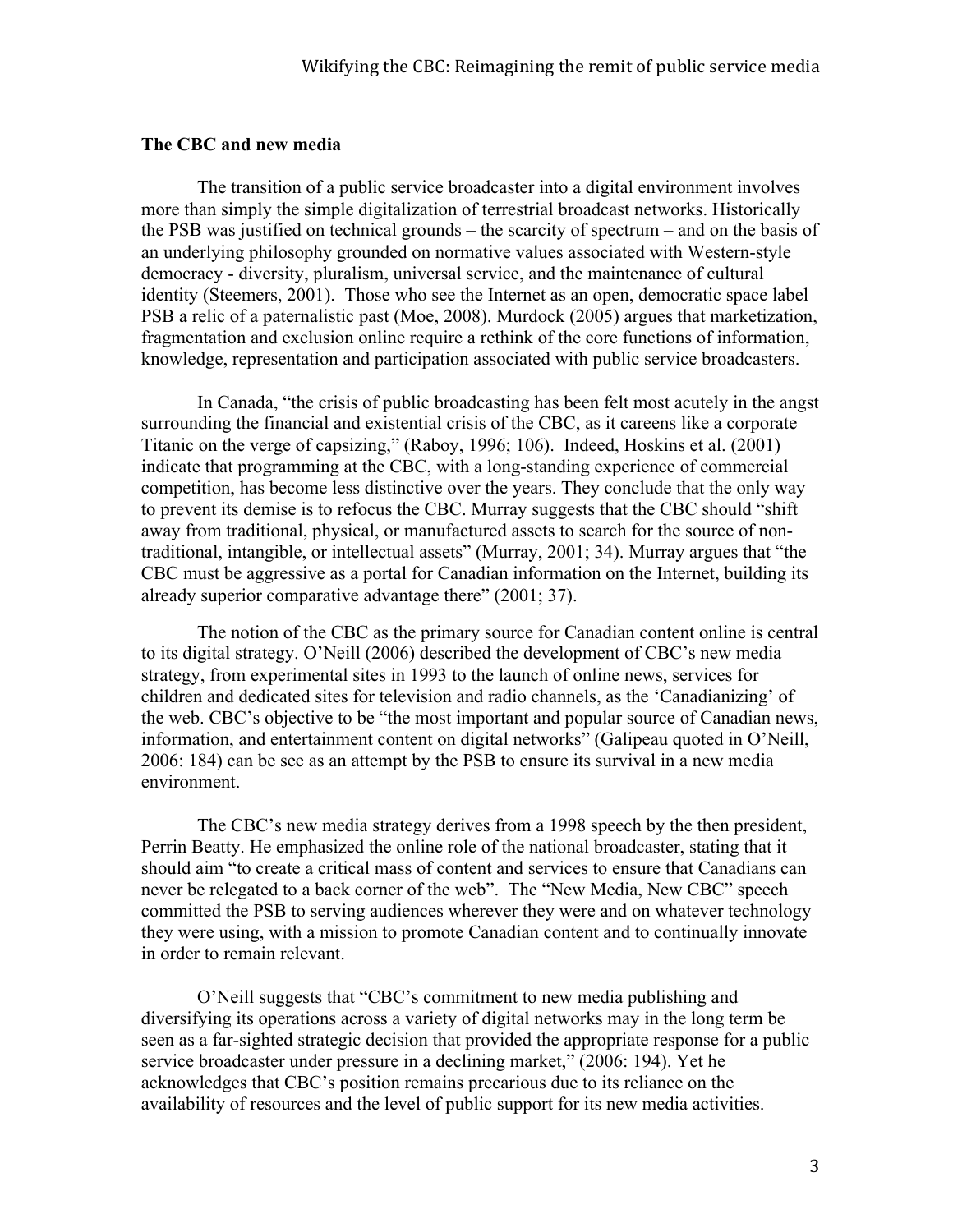The challenge facing PSBs such as the CBC is how to continue to fulfill a public service remit across in a highly competitive, unregulated and fragmented new media environment. This paper suggests that the development of a collaborative space for Canadians to contribute and collaborate on the creation of content on Canadian music can be considered as one way of reimagining the remit of a public service broadcaster such as the CBC.

A music wiki provides a particularly relevant strong case study given the digital evolution of the music industry and the increasing role of the fan in a "participatory culture, which is transforming value systems, undermining notions of authority, and creating rhizomatic pathways for autonomous innovation" (Draper, 2008:137). Given that participatory culture extends to journalism, this study examines whether collaborative social software could be of value to other areas of the public broadcaster.

# **Wiki technology in the media**

The wiki format is a relatively new addition to the media. Experiments with the technology have suggested its potential "both to reach out to a readership – and to fall flat on its face - while also demonstrating the difficulty of exploiting the potential of wiki technology within existing news production processes" (Bradshaw, 2007: 1). Wikis allow users to immediately edit and directly change any page, with the ability to track the status of articles, review individual changes and revert a page back to an earlier version. Blogs and file-sharing systems pool information. In contrast, Cress and Kimmerle say that wikis have the ability to pool and build upon and revise such information (2008).

Wikis are mainly text-based, and feature the ability to revise, create hyperlinks, add content, delete content, or elaborate on content. Large groups of people are able to use their individual knowledge to work collaboratively on a certain topic. The technology allows for an online environment that enables many-to-many collaborative knowledge creation. Wikis are designed to harness the creative energies of contributors, promoting human engagement and investment in the community (Lih, 2009).

The best-known example is the online encyclopedia Wikipedia, described as "an impressive example of a global collective intelligence at work" (Wilkinson and Huberman, 2007). According to Denning et al., "Wikipedia provides a fast and flexible way for anyone to create and edit encyclopedia articles without the delay and intervention of a formal editor or review process" (2005: 152). There are numerous examples of online collaborations based on wiki technology like popular, niche topics on the Harry Potter Wiki (Harry Potter Wiki) and the Lostpedia for fans of the Lost television series (Lostpedia).

The most prominent example of wiki journalism is Wikinews, which has been identified as being becoming particularly important during crises such as Hurricane Katrina (Thelwall and Stuart, 2007). In the established media, the most high-profile use of wiki software is, arguable, the short-lived wikitorial experiment by the Los Angeles Times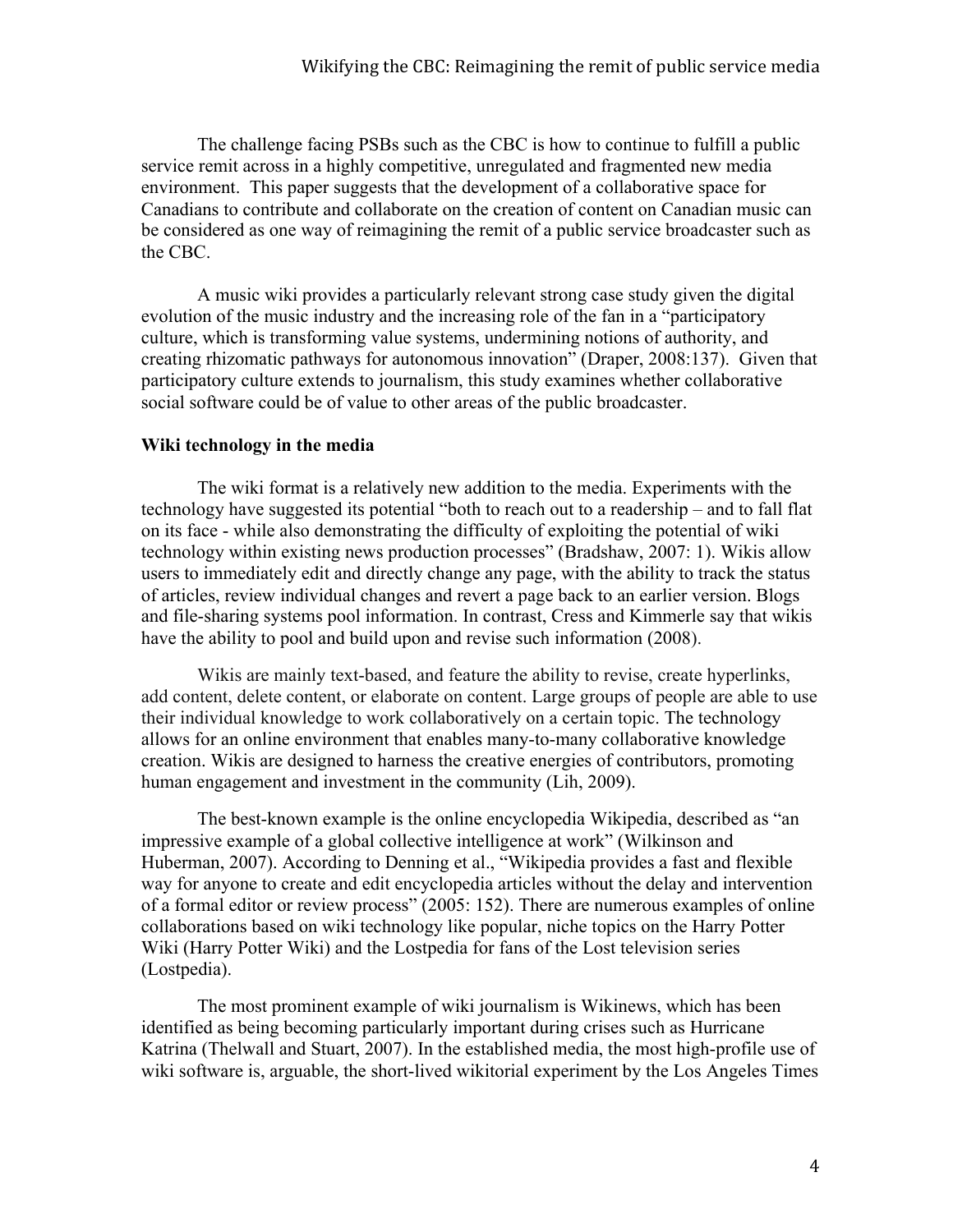in June 2005 (Glaister, 2005). So far, only the CBC Radio One show Spark has adopted wiki software.

Bradshaw (2007) suggests wiki journalism presents significant benefits to media organizations, enabling broader coverage of issues and a means to identify the concerns of the community. Furthermore, he argues there are additional economic and competitive advantages, highlighting how user-generated content can increase user traffic, foster community and boost loyalty. At the same time, scholars recognize there is some disquiet about the implementation of an open publishing system within established media. Concerns about inaccuracies, vandalism, libel and copyright have been raised as potential obstacles to the adoption of wikis in mainstream media outlets (see Bradshaw, 2007, for a discussion of this). However, as Gordon highlights, "it's hard to find a news organization that's not trying to tap into what we once would have called 'online communities' and now more typically refer to as 'social media,'" (2009).

Participatory online media has allowed a new generation of Internet users to shift from being producers to being creators of content. The proliferation of blogs and wiki websites provides platforms for the audience to participate in the process of creating, sharing and disseminating content, contributing knowledge to the media ecology (Bowman and Willis, 2003; Gillmor, 2006). In the model of participatory media, production of knowledge is no longer confined to conventional production/consumption models dominated by major media outlets but opened up to the individuals.

According to Tapscott and Williams, the rise of citizen journalism and consumercontrolled media provide yet another example of how mass collaboration and co-creation are erasing the previous boundaries between companies and consumers" (2008: 143). Lih suggests that wikis fall within the category of participatory journalism, arguing that the format "uniquely addresses an historic 'knowledge gap' – the general lack of content sources for the period between when the news is published and the history books are written." (2004: 4).

# **Innovation through CBC Radio 3**

As with other public broadcasters, CBC has a strategic objective to incorporate digital technologies within its established practices. Within the corporation, Radio 3 has a reputation as one of the most innovative areas of CBC, with a track record in developing new media projects. The service has been described as "among the country's best kept web-based secrets" (Belanger and Andreche, 2009: 133). It was established in 2000 and was originally designed to be a FM channel aimed at a youth audience but for funding reasons only ever developed as an online-based, independent music station (O'Neill, 2006).

CBC Radio 3 has a mandate to promote Canadian culture by using emerging technologies to reach Canadians, particularly younger audiences. The station operates at the edge of traditional radio practices, and as such, has some latitude for experimentation, and even failure, when it comes to the adoption of emerging digital technologies. Radio 3 has developed a reputation as one of the most innovative areas of CBC, with a track record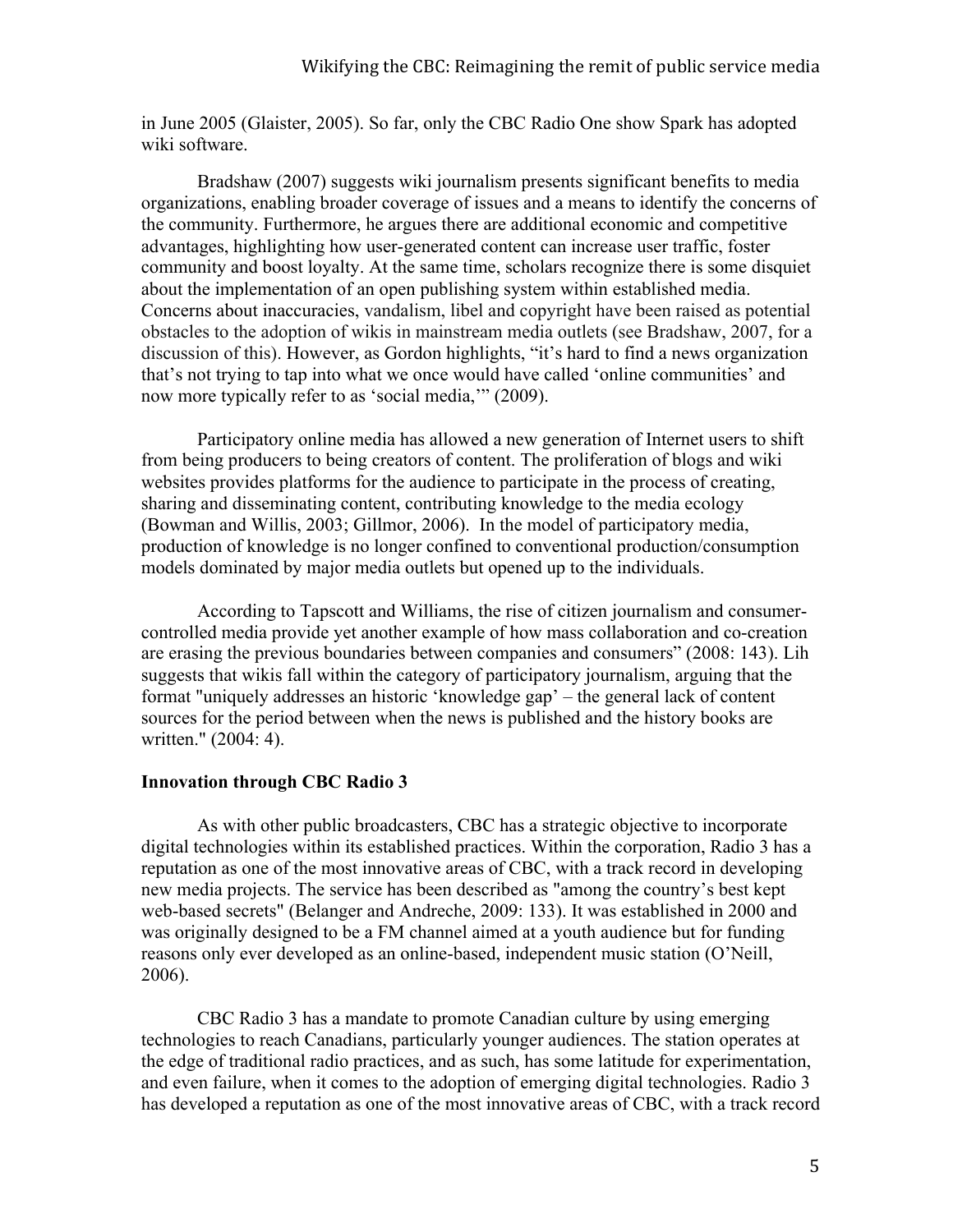in developing new media projects that help people discover Canadian music. In the first three years of its operations, the station won more than 30 awards, and was described as the "virtual community centre for the nation's independent culture" (Whyte, 2004)

The research and development of a user-generated collaborative wiki is consistent with CBC Radio 3's approach to music programming. O'Neill suggests that "CBC Radio" 3 epitomizes the more radical and innovative aspects of CBC's new media publishing approach" (2006: 188). The station allows bands and listeners an exceptional degree of influence over the music that it features. It already offered a concert calendar, the New Music Canada database—a pre-existing database containing artist profiles, with all data and songs uploaded by artists themselves—and the photos contained within the CBC Radio 3 community Flickr account.

Furthermore, CBC Radio 3 exhibits a strong social and collaborative media presence on its website http://radio3.cbc.ca. The website, relaunched in 2009, features many interactive features: customizable user playlists, comments on blog posts, an integrated Twitter feed, voting capabilities and rating capabilities. According to CBC Radio 3 director Steve Pratt, "The biggest goal of the new site is to empower our community more effectively… we want to make it easier for all of you to become music tastemakers yourselves on the site and to be able to share your own musical tastes with the rest of the community and/or your social networks," (2009b).

Emerging businesses, and smaller enterprises like CBC Radio 3 are considered to have an edge over leading organizations when it comes to implementing disruptive technologies. According to Christensen, disruptive technologies are innovations that "are first commercialized in emerging or insignificant markets" (2003: xx). They are typically lower-end products that underperform compared to established products, but offer features that a few fringe customers value. With time, "disruptive technologies, though they initially can only be used in small markets remote from the mainstream, are disruptive because they subsequently can become fully performance-competitive within the mainstream market against established products" (Christensen, 2003: xxvii).

However, established businesses do not usually react to disruptive innovations until it is too late because their "most profitable customers generally don't want, and indeed initially can't use, products based on disruptive technologies" (Christensen, 2003: xx). New media technologies such as wikis are disruptive technologies because they value a decentralized approach that is alien to the traditional top-down paternalistic structure of public service broadcasters.

CBC Radio 3 can be considered as an organization on the edges of the corporation that has the room to experiment with disruptive technologies. Being an online-based, independent music station, it already largely falls outside traditional radio practices. It operates as a company within a company, with its base in Vancouver, rather than at CBC headquarters in Toronto. As such, Radio 3 can be considered a venue for risk and innovation.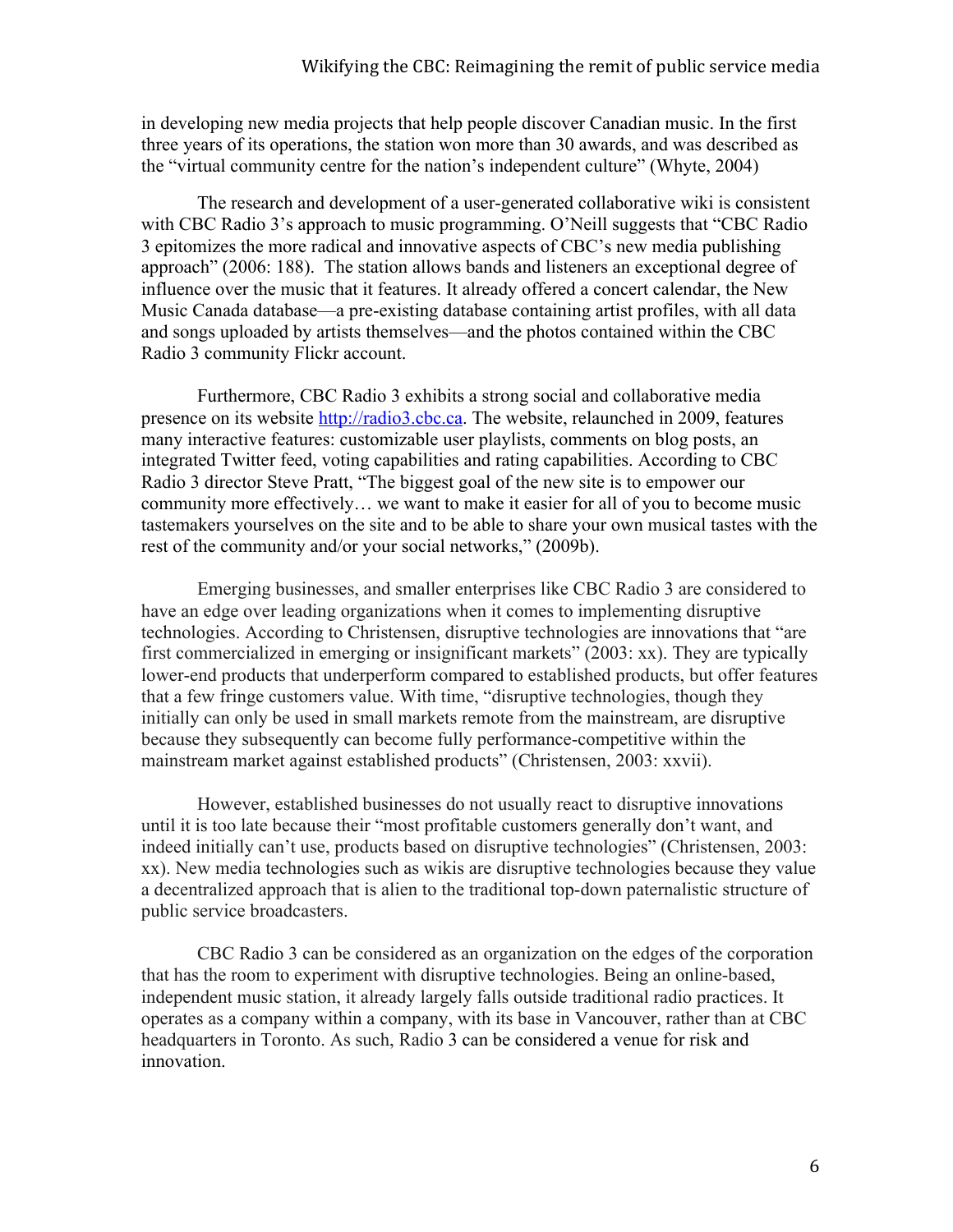The challenge for CBC Radio 3 is researching and developing new digital cultural content products at a time when it is facing financial limitations. In March 2009, director Steve Pratt warned that "like the rest of the company, we are undertaking a significant cut to our budget next year," (Pratt, 2009a). As a public service broadcaster, CBC, as a whole, has a role to contribute to the cultural life of the country, providing services whose value is defined by the contribution to the public good, rather than based on a monetary return.

# **The development of the wiki**

This paper covers the first stage of the Canadian Music Wiki project, which ran from September 2009 to December 2009. This phase covers the research into wiki software and best practices. At the time of writing, the second phase to finalize, launch and market the wiki was under way. Both four-month phases were funded through the MITACS Accelerate program. MITACS Accelerate is a national internship program that connects companies with university graduate students under the guidance of a professor. The intern, in this case Amanda Ash, is required to spend approximately half of their time on site with the partner organization, with the balance of the time at the university, working with a professor on further researching the project. For each phase, company funds are matched by MITACS through the support of federal and provincial funding partners.

# *Wiki choice*

Software sources for the Canadian Music Wiki were extrapolated from the research outlined earlier in this paper. The choice of the wiki software was based on issues of flexibility, interactivity and customizability. The site www.wikimatrix.org was used as a source for detailed information on the attributes of wiki software, resulting in the shortlisting of two contenders: MediaWiki, which is used by Wikipedia and TikiWiki, which is used by The Globe and Mail newspaper.

MediaWiki offered a number of attractive features, among them its resemblance to Wikipedia, which would create a sense of familiarity around the wiki. However, this familiarity could also make it harder to define the Canadian Music Wiki as a separate entity from Wikipedia itself. Moreover, Radio 3 is known for its originality in programming, content and design; therefore, it was important for the wiki look and feel to reflect these ideals. TikiWiki could be customized according to Radio 3's personality, and it included a WYSIWYG editor. Usability was a priority; therefore, a WYSIWYG editor would provide easy and accessible editing first-time wiki users and the Radio 3 audience. TikiWiki was adopted for its collaborative features and its WYSIWYG feature, which allowed users unfamiliar with the wiki software to create, add or edit without previous knowledge of wiki style and formatting.

# *Wiki development*

For the initial launch of the wiki, it was decided to limit the number of features available. These were the ability to create/edit pages, forums, photo galleries and FAQs. The aim was to implement additional features over time. The entire site would be searchable and viewable by a non-registered user. However, to edit or create a page within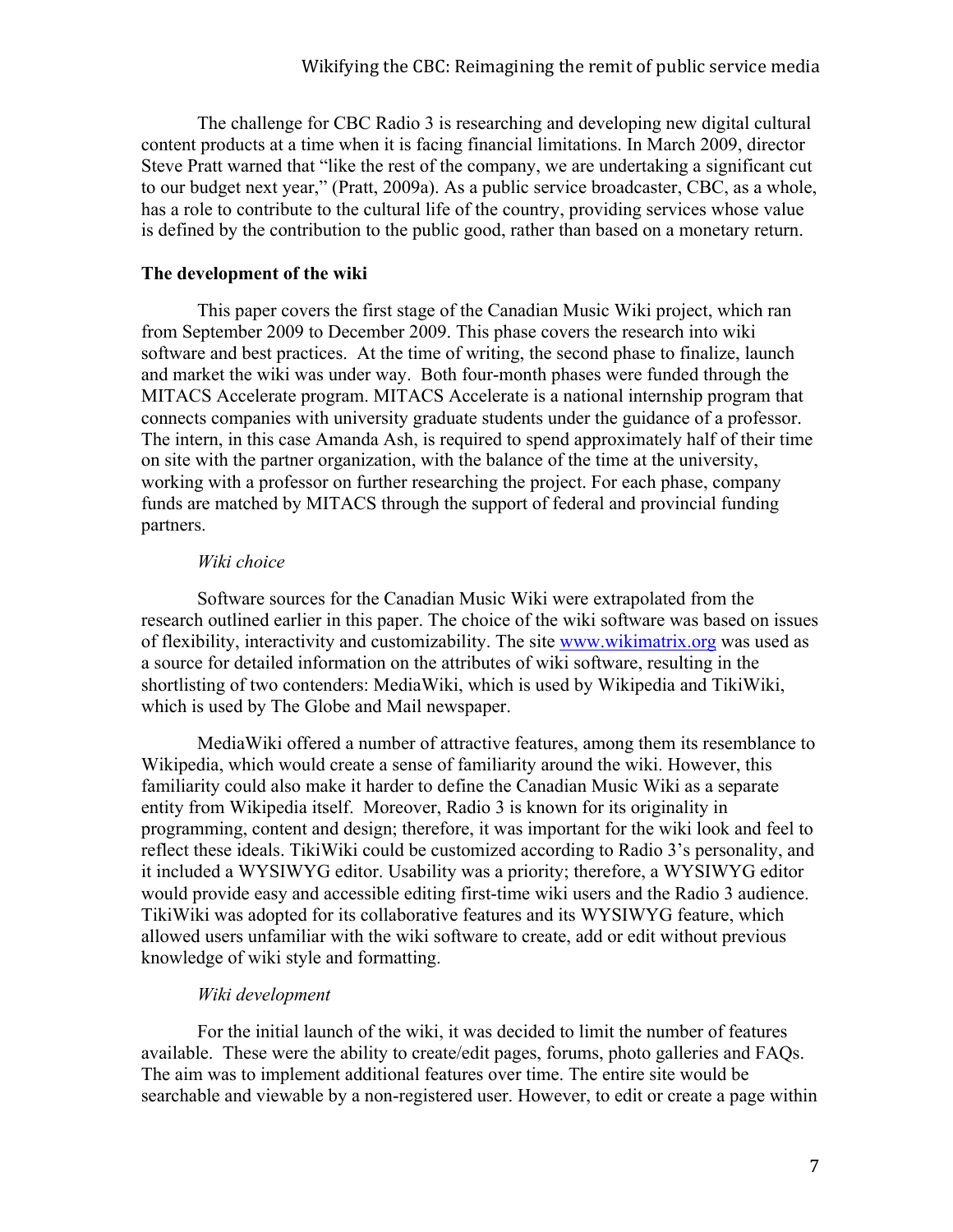the wiki, a user must sign up to both prevent anonymous edits and to create a community feel.

Permissions were set to restrict regular users from editing static pages; these pages, such as the Welcome and Getting Started pages, were designed to guide the first-time user around the wiki and describing the contribution process. The only static page editable by the base user is the blogroll page, where music bloggers across the country could post a link to their site. Other content included in the site was a front page of RSS feeds that tapped into Canadian music websites and their news feeds. A blog RSS feed page was also created, which included Canadian music blogs considered as professional and reputable by CBC Radio 3.

### *Wiki design*

The wiki design was based on the five-column grid used for the CBC Radio 3 site. (see fig. 1) The Categories module, which organizes the wiki pages according to a general tag, i.e. artist, venue, album, etc. was the first module to appear in the left column, followed by an Edit/Create Page module. Following that came the Administration menu and then further social modules such as top pages, top users and recently edited pages. The login box and top-level navigation with search box are all or near the top of the page for easiest access, as is customary for most user-permissive sites.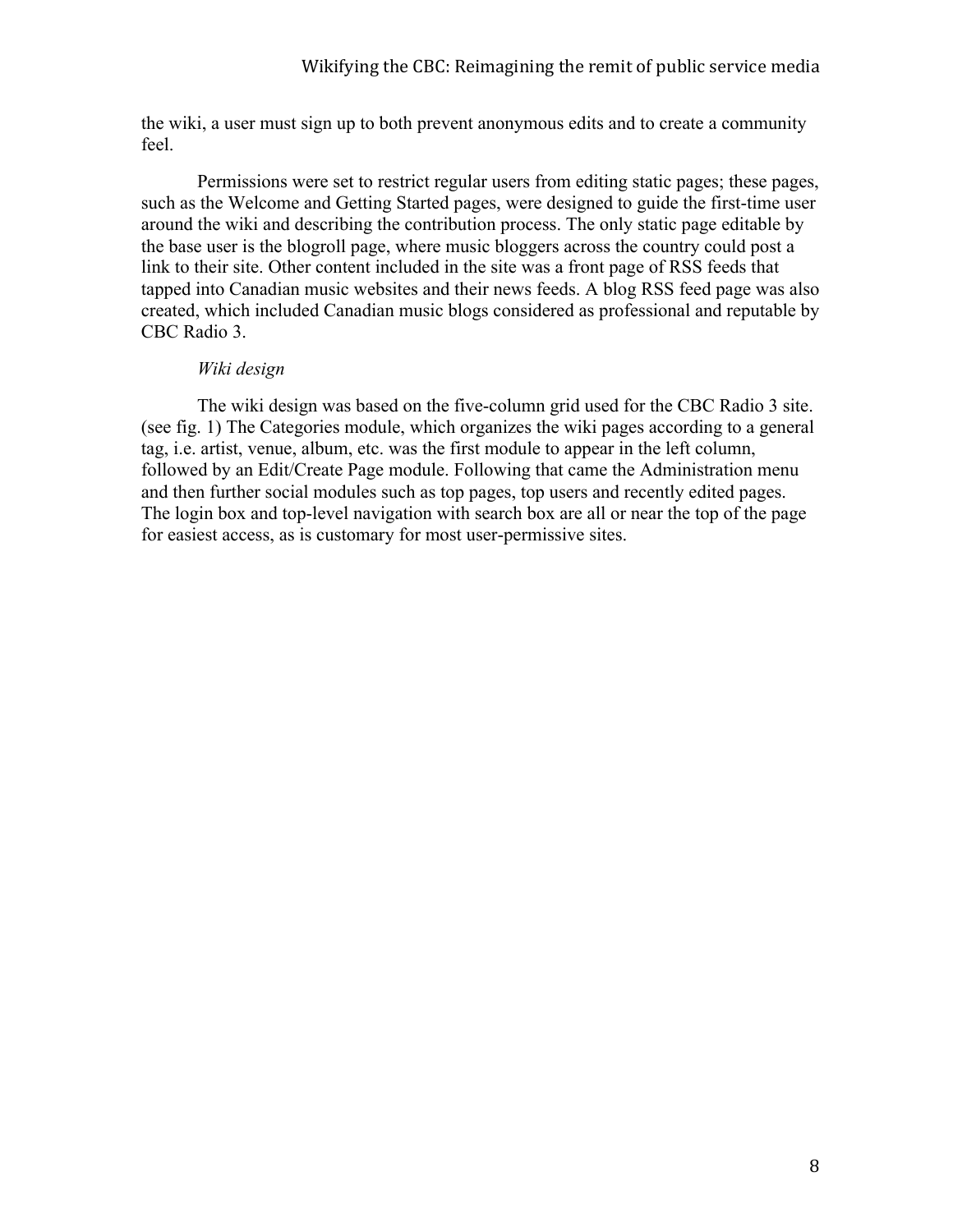



n



In rhancus nulle guis tellus pulvi

as maunts. Vestibulum sam smil. vel laculla ut, volutgat semper turgis. Sed at nulla mi.<br>educe falls, Praesent id dui a dui consectatur luctus. Nun<br>egue at quam congue mattis. Mauris tellus srci, varius id at, commode non massa. Mauris aget risus guis est rubrun

statent set at and, Read more ...

Proin vitae ante leo

ø

W.a

Track of the Week or indicioning stilt. No house with at tempore. Integer at eros egat multe euromod portion at vitas tortor. Read more ...

Contribution to this page: a<br>stress and Amanda Ash . <br> Nage last modified an Thurstey 24 of January, 2010<br>  $11.31.40$  PST by admit.

**Figure 1: Prototype of the Canadian Music Wiki homepage**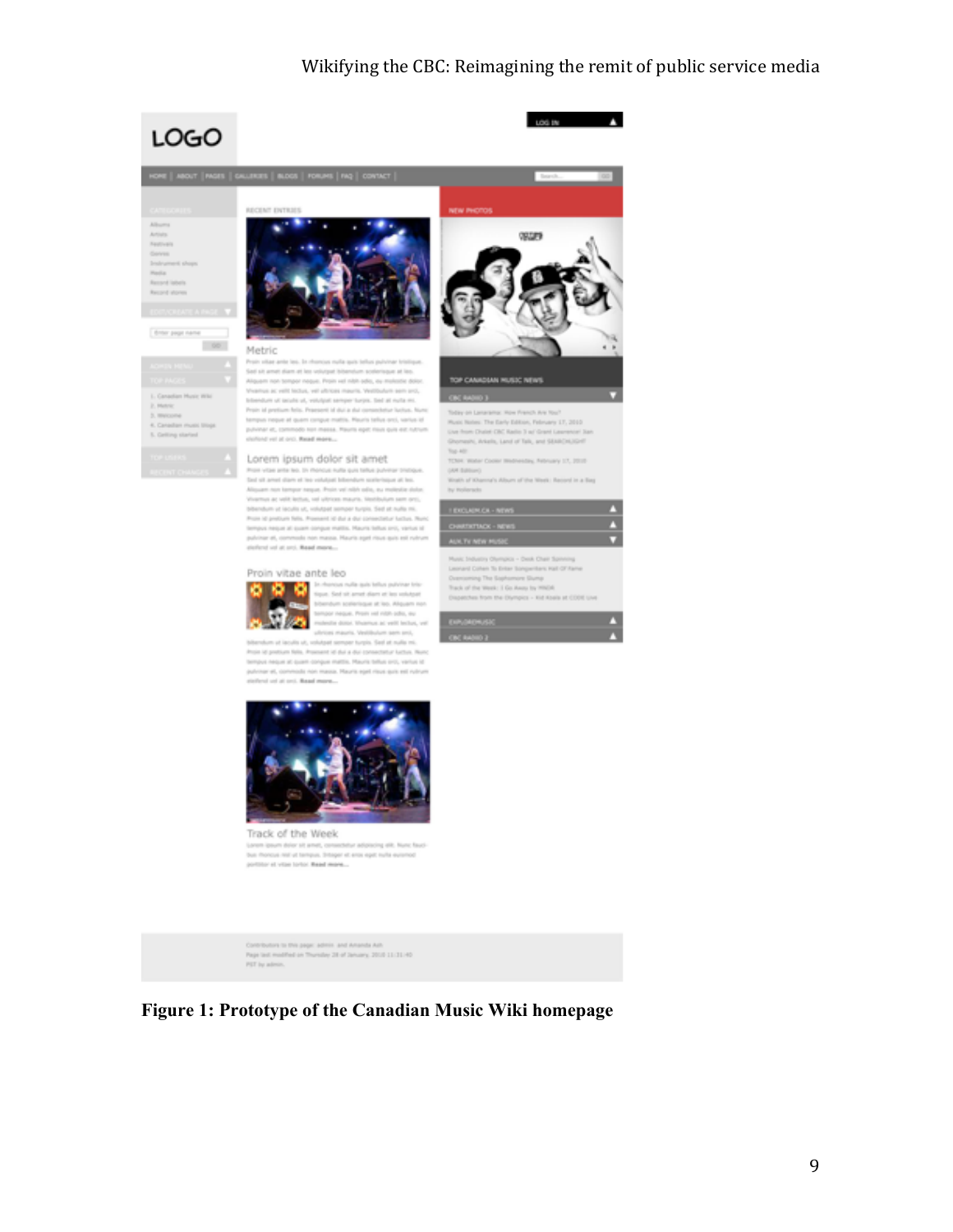### *Wiki launch and marketing*

At the time of writing, no date had been set for the launch of the wiki. Upon launch, CBC Radio 3 staff will be instructed in how to use the wiki. The staff would then promote the wiki through Radio 3 blog posts, on-air mentions, podcasts, satellite radio and flash promotions on the Radio 3 site. The plan is to engage with the Radio 3 audience and build a community of contributors who will maintain the site after its expected launch. The objective is to reach out to the existing "power user" base in the CBC Radio 3 community and the artist/music community to be early adopters and content generators, use their efforts and enthusiasm to grow the base, and spread to more and more users and contributors. The end goal is to have the community monitor, moderate, and self-correct editorial material on its own, with the ability to flag contentious content or inappropriate behavior to CBC.

As for a communications plan, there will be consideration of internal crosspromotion. This includes promoting through other CBC properties such as CBC Radio 1, Radio 2, The Hour and Q. Press releases detailing the project will also be sent out to local and national newspapers, magazines and websites. A social media strategy for the Canadian Music Wiki includes outreach via platforms such as Facebook and Twitter. Artist outreach involves one-on-one meetings with music industry groups (labels, festivals, promoters, venues) as well as with artists themselves. Third party advertising is also a consideration.

### **Discussion**

The Canadian Music Wiki project is an exercise in implementation of collaborative and social media technology within the overall framework of a public service broadcaster that is seeking to reinvent itself as a "content company" that is "the most important creator and distributor of Canadian content across all the major platforms of Canadians' choice," (CBC, n.d.). This section explores the implications of the adoption of a "disruptive technology" within the parameters of an established media organization.

### *Technology*

Wiki software is a disruptive technology in the context of the media industry as content production is based around contributions from the public, rather than from trained professionals. The software provides a platform for a form of participatory journalism, facilitating the many-to-many communication between users, compared to the one-tomany communication model of traditional broadcasting. Furthermore, a user-generated, wiki model frees the site from the restraints of traditional music industry economics, where there is a clear delineation between producers and consumers, and a producer makes decisions based on monetary value of a product. In contrast, wikis are based on what Benkler (2002) calls a "commons-based peer production" which "depends on very large aggregation of individuals independently scouring their information environment in search of opportunities to be creative in small or large increments," (Benkler, 2002: 5).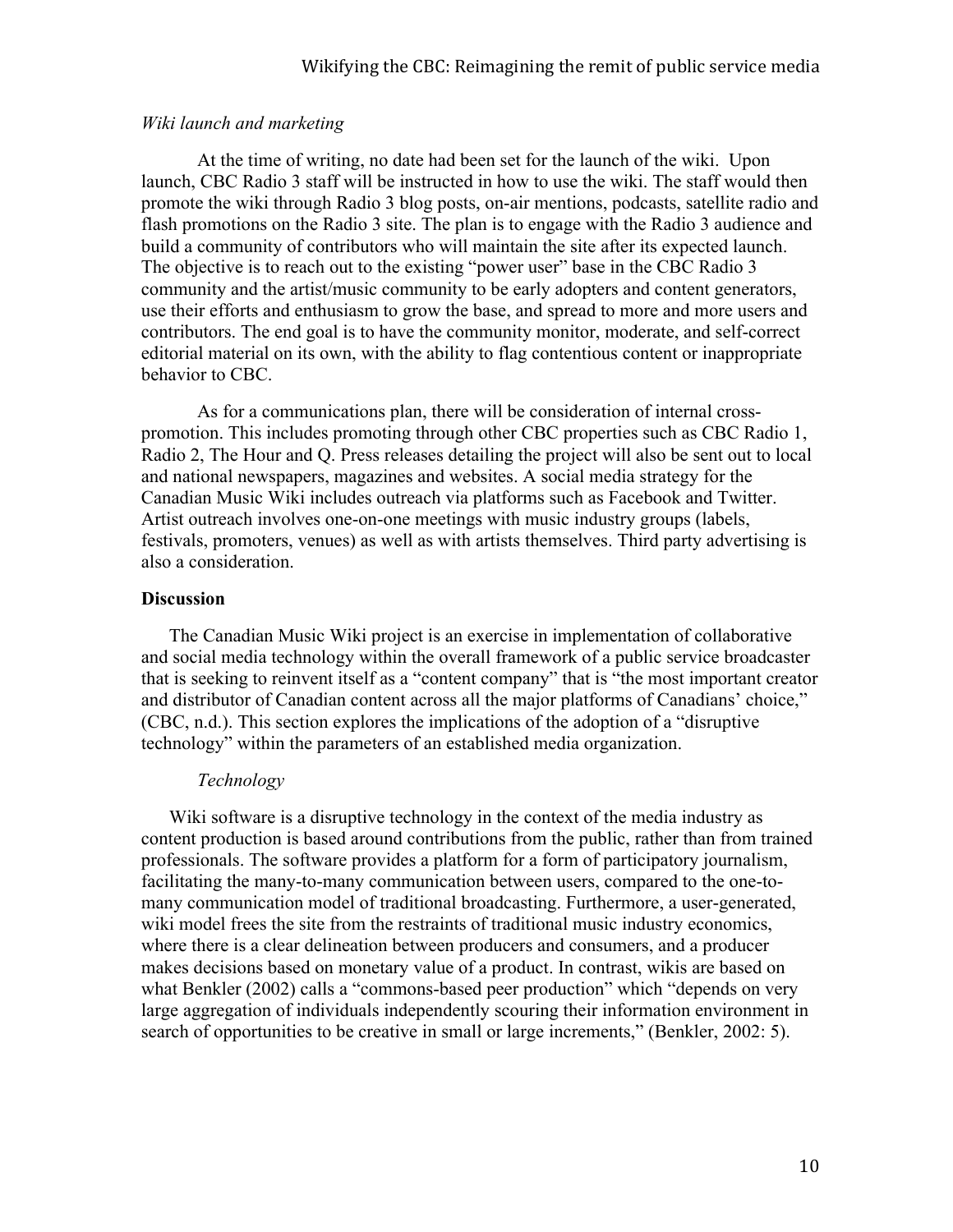A wiki was adopted for this project due to its ability to act as an editable online hub for information built around content submitted by music fans, artists and industry professionals. Wiki software creates a complex system in which a number of diverse contributors collaborate in an unscheduled and asynchronous. Based on Bradshaw's taxonomy of wiki journalism (2007), the following key qualities were identified when examining the wiki in the context of CBC:

- The topic would not be a user-defined topic. It would be pre-established as a Canadian music wiki.
- The amount of content capable of being generated by the wiki would be impossible without the wiki.
- The timescale for the wiki is infinite (ongoing)

Based on these variations, the CBC wiki can be described as a crowdsourcing wiki, providing "a means of covering material which could not have been produced in-house (probably for logistical reasons), but which becomes possible through wiki technology," (Bradshaw, 2007: 8).

Arguably, CBC would not be able to create an online resource on Canadian music in-house without devoting significant funding and staffing. Flanagin et al. argue that the Internet allows for innovation on the scale of the individual user, with "the capacity for individuals to act or exert power" (2010: 185). The Internet is "a dynamic collaborative environment in which diverse opinions, experiences, and skills can be aggregated to provide substantial resources," where the "essential premise is that given efficient means of information sharing and participation, collective benefits will emerge from individual contributions" (Flanagin et al., 2010:186). By using wiki software, the role of the CBC shifts away from being a content creator and instead the public broadcaster becomes a facilitator. The wiki provides a structure for CBC audience to collaborate on the creation of content, rather than simply consume content.

# *Content and community*

Wikis, by their very nature, are collaborative projects based on the willingness of unpaid professionals to contribute their time. For established media organizations, where production processes are based on a system of strict editorial checks and balances, the notion of allowing anyone to publish anything can be daunting. Leach points out that "digital media—and the emerging use of social media—are exponentially expanding the reach of journalism, and this presents us, its practitioners (and those whom we hope to reach) with opportunities and dilemmas," (2009: 42). For a national public broadcaster such as the CBC, a wiki presents its share of ethical concerns. In their discussion of Wikipedia, Denning et al. suggest that risks associated with accuracy, motivation of contributors and sourcing "can pollute enough information to undermine trust in the work as a whole," (2005: 152).

The quandary for CBC is that the success of the wiki will be largely dependent on the ability of users to contribute freely. Yet at the same time, the broadcaster will seek to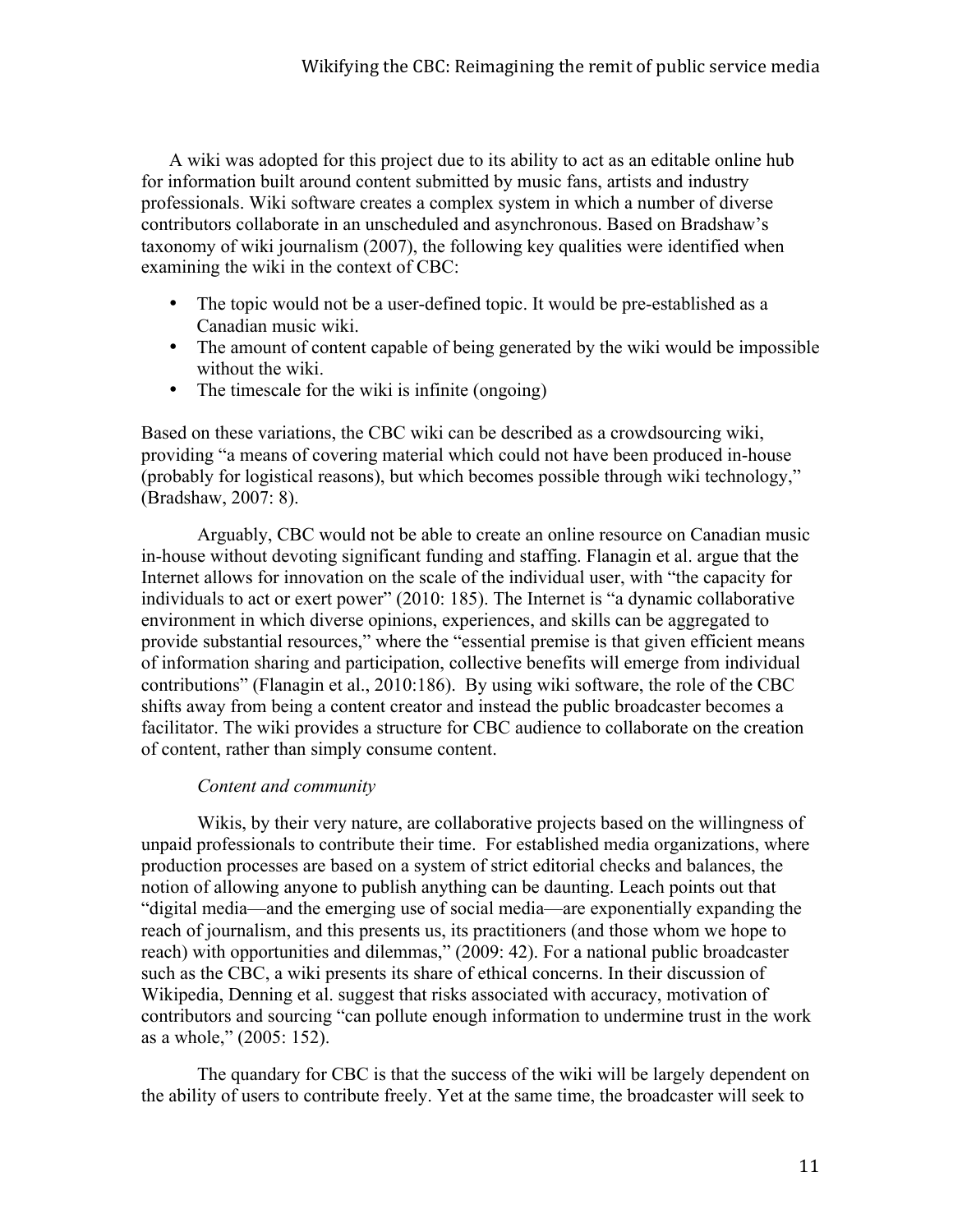minimize defamation, copyright infringement and other legal issues. As is common for established media organizations, the CBC has guidelines on user input. Guidelines produced in 2007 acknowledge that handling large volumes of digital content submissions in a fast-paced environment such as the Internet can be challenging, but "the risks can be lowered through a combination of vetting, software filters, contributor registration and rapid response to audience complaints" (CBC 2007:2). As a public broadcaster, the corporation recognizes that online engagement can add "public value to overall content" and reflect "the CBC's philosophy toward broadcasting" (CBC, 2007: 2).

As the time of writing, there were no specific guidelines for the wiki project. But they are likely to be broadly based on existing CBC practices. However there may be a degree of interpretation of the guidelines, given that the content is entirely based on user contributions. Social and collaborative media like the wiki are new existences. As a result, "it's unlikely that agreement will be easy to find across the wide range of ethical issues, but unity ought to be expressed in ways that let digital consumers know we are thinking hard about these emerging ethical issues" (Leach, 2009: 42).

Wikipedia is the most prominent example of a collaborative knowledge system, with studies suggesting that its strength lies in achieving a critical mass of contributors. In their study of Wikipedia, Wilkinson and Huberman found that "article quality continues to increase, on average, as the number of collaborators and the number of edits increases," (2007:11). This suggests that an active and engaged community is a key factor in the success of a collaborative project such as the Canadian music wiki.

The decision to develop the wiki within the framework of CBC Radio 3 may be a key factor in its future evolution, as the station has established itself as the home of independent Canadian music, hosting more than 14,000 artists and 73,000 original songs (CBC Radio 3). According to O'Neill, "the publishing experiment, as well as garnering industry plaudits, has developed an established youth following in the coveted 18–34 demographic," (2006: 187). As such, CBC Radio 3 is in a position to reach out to its existing power user base as early adopters and content generators. There are some indications of a positive reaction from the community of listeners to the wiki project (Ash, 2009; Beach, 2009). Tapping into a pre-existing and committed audience may help to alleviate concerns about quality of the wiki content, as Radio 3 listeners would have a vested interest in the success of the project.

# *Culture*

The place of CBC Radio 3 within the cultural make-up of the Canadian music scene is a key factor in the development of the wiki project. Belanger and Andrecheck suggest that Radio 3 could "play an active role in the comprehension and definition of the types of rapport that youth establish with new technologies, as well as in the creation of expressive environments that they invoke" (2005: 131). The adoption of an open, collaborative technology fits within the approach of the station and the content is in line with its support of independent, grassroots Canadian artists who largely rely on selfpromotion and word-of-mouth rather than on the major record labels. At the same time, the wiki is not designed as an exclusive space, but rather an open, creative space for fans of major label artists.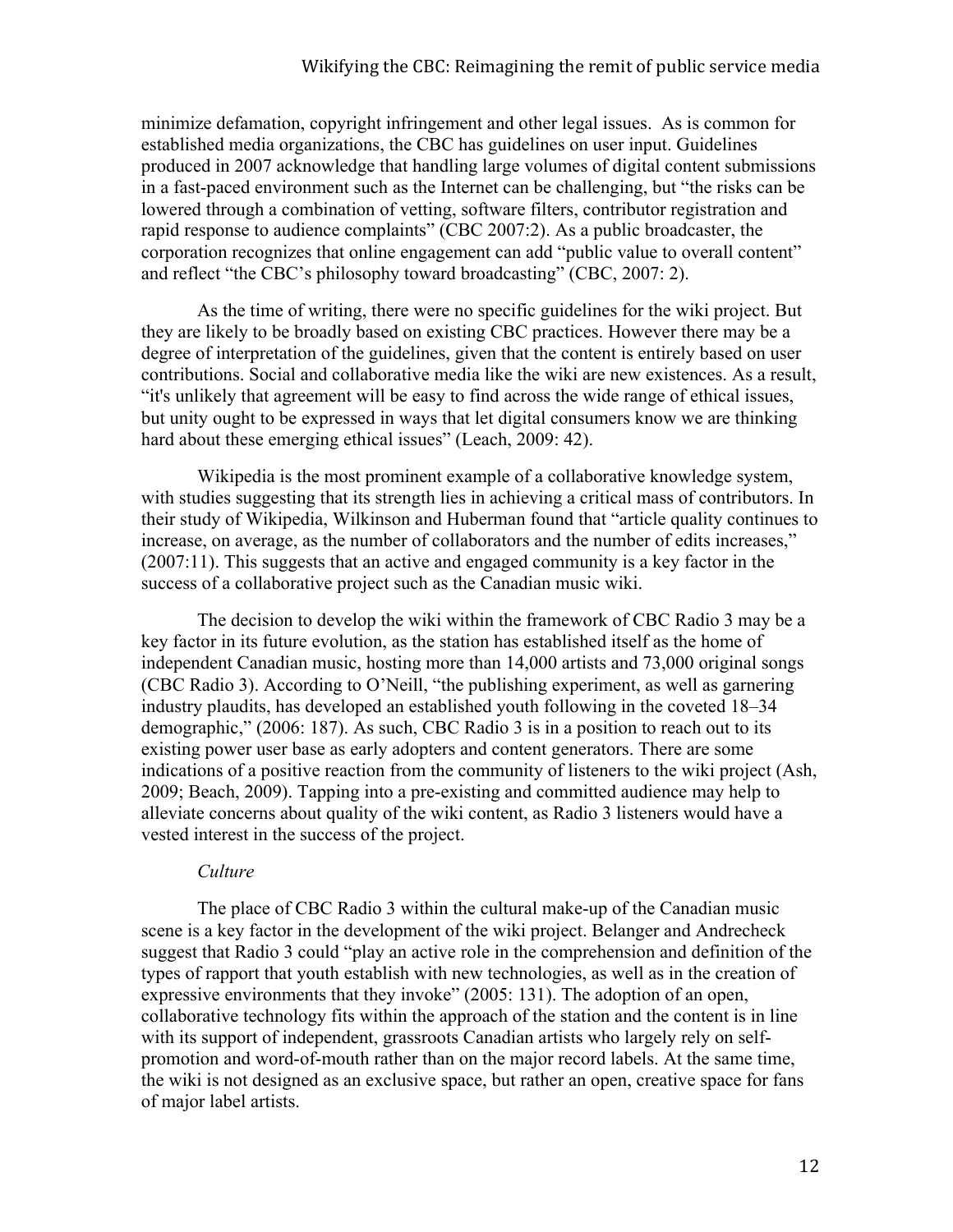As a public broadcaster, the CBC is bound by a mandate of cultural requirements that are not necessary of private broadcasters, requiring it to broadcast at least 50% Canadian popular music each week (CRTC, n.d.). Being entirely based on Canadian content, the wiki far exceeds these requirements and creates a digital space that is strictly Canadian. As a project, it contributes to CBC's strategic aim to "become the most important creator and distributor of Canadian content across all the major platforms of Canadians' choice," (CBC, n.d.). According to O'Neill, "one of the main ways in which public broadcasting can ensure its continuing relevance and public support in the digital age is through a commitment to publishing across a variety of new media platforms and in particular maintaining a high profile presence on the internet" (2006: 182).

On a broader scale, the notion of a user-generated wiki based around music might be particularly suited to the participatory journalism on the Internet. Beers (2008) argues that "popular music plays a complex and central role in the connections necessary to the participatory functioning of Web 2.0." Since music has historically brought people together through shared tastes, the social networking attributes of Web 2.0 could act as an extension of the connections between music, space and place. Beers suggests that our sense of belonging based around our musical tastes is "altered as music cultures move out onto the web-top in the Web 2.0 context," (2008: 236).

# *Economics*

The wiki project was funded through a collaboration between a public broadcaster, a public university and a government-run funding agency. The partnership was formed under the aegis of the MITACS Accelerate program, which aims to support research and development partnerships between companies and universities. This specific project highlights the role for journalism schools as a catalyst for innovation in the media. The wiki proposal and subsequent funding was channeled through the Graduate School of Journalism at the University of British Columbia, with a graduate student assigned to work on the project.

Schudson and Downie suggest that "journalism schools, thanks to the Internet, can help fill the gap" (2009, np) created by shrinking news budgets and newsrooms. The funding of the wiki can be considered as an example of how innovative media projects could be financed at a time of economic constraints at journalism organizations. The wiki project was launched in the same year that the CBC announced plans to cut up to 800 jobs in an effort to make up for a \$171 million budget shortfall in 2009-10 (CBC News, 2009). Even before this financial crisis, scholars were already pointing out that "CBC's new media activities need to be either self-financing or cross-subsidized from other activities and place a substantial burden on the organization" (O'Neill, 2006: 184). While this project received state funding, editorial independence was guaranteed as the money was channeled through the journalism school at the University of British Columbia.

The wiki project could be considered as an example of what Schudson and Downie (2009) describe as the "teaching hospital" model of professional education, with journalism students gaining practical experience while under the tutelage of journalism educator. The Canadian Music Wiki project highlights how university/media partnerships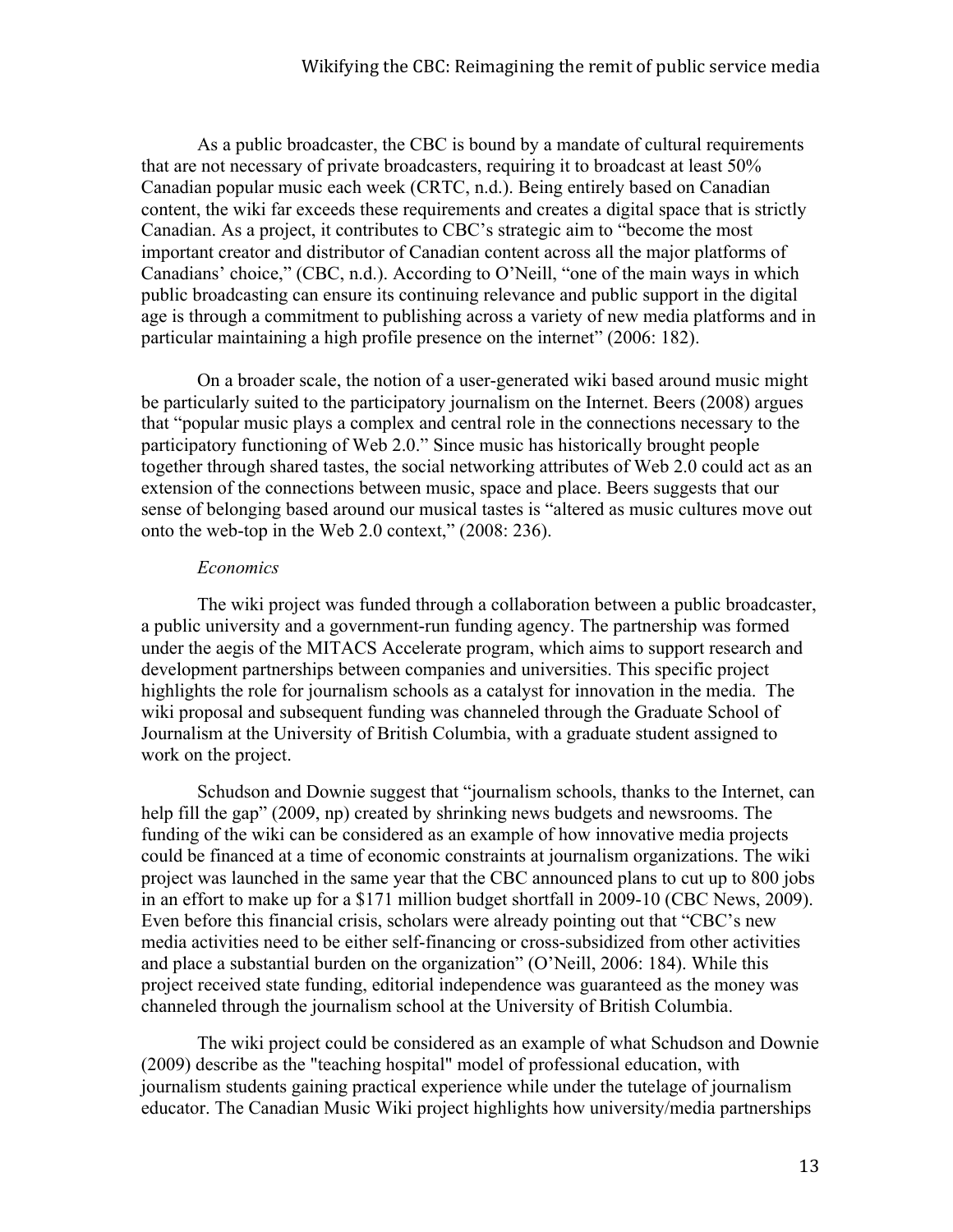can fulfill a public service remit, provide the employer with the skilled labor required for the project and contribute to the intellectual research of the university. The wiki and the resulting research can be seen as a step towards communicating, cross-fertilizing and assessing the outcome of a university/public media partnership. It suggests there are opportunities for growth in these symbiotic relationships.

# **Conclusion**

This paper describes the research and development of a participatory online resource within an established media organization. It examines the contribution of social media technologies, specifically wiki software, to the remit of a public service broadcaster, in this case the CBC. The public service broadcaster has a particular role in the maintenance and development of national identity and cultural sovereignty through programming that is predominantly and distinctively Canadian. Through its online operations, the CBC has expanded its mission to establish a Canadian presence in an online environment largely dominated by United States-based interests. The wiki project is in line with CBC's mandate as it offers a distinctly Canadian online environment where music fans and professionals can collaborate, communicate and create a rich cultural hub of Canadian knowledge for Canadians.

Over the coming decade, the CBC is seeking to define itself as a "content company", rather than "simply be a traditional English and French language television and radio broadcaster with a presence on the Internet and other new platforms," (CBC, n.d.). CBC's strategy reflects the approach of public service broadcasters elsewhere seeking to redefine their purpose and remodel their operations for an Internet age. However, starting new ventures based on new technologies is a significant challenge for incumbent media organizations. CBC Radio 3, we suggest, is a natural home for a project such as the Canadian Music Wiki. The station has a track record in innovative digital initiatives, and, as primarily an online service based in Vancouver, is somewhat under the corporate radar.

As Christensen (2003) has argued, disruptive innovation tends to take place at the edge, often led by new entrants, rather than by incumbents. Radio 3's location on the periphery of CBC makes a project like the wiki possible because of its low-risk situation within the organization. However, because Radio 3 exists on the fringes of CBC, ensuring adequate technical resources for new projects can be problematic. The launch of the wiki, originally scheduled for January 2009, was partly delayed due to a lack of technical support. A project like the wiki is possible due to Radio 3's position within the corporation, but it is also vulnerable due to limited resources allotted to Radio 3.

The risk to the CBC as a whole was minimized due to the choice of topic for the wiki. In a transnational study of 24 newspaper websites, Hermida found that the collaborative ventures within mainstream media tend to take place in lifestyle areas, rather than what might be closer to hard news. "When newspapers enabled citizen participation in producing news content, this option was limited to lifestyle topics such as travel and culture" (Hermida, forthcoming: np). The choice of music as the focus for the wiki reflects this bias within mainstream media towards opening up to the public: the softer the area of journalism, the larger the role audiences are allowed to play.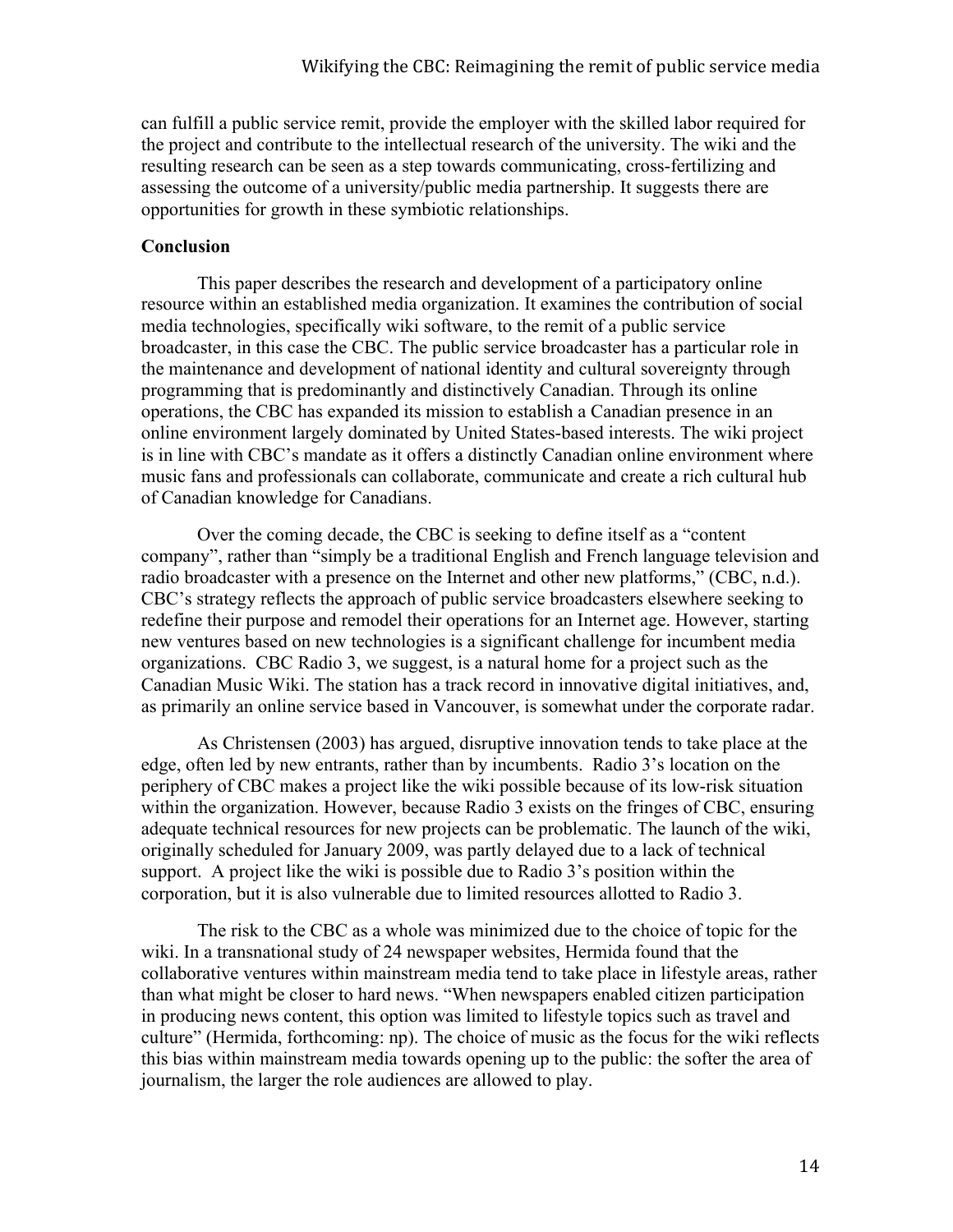The financial cost to the CBC was also minimized due to the funding model for the wiki. The ability to access funding from a government-run agency via the University of British Columbia reduced the amount CBC Radio 3 itself had to invest in the project. This funding model offers potential for media organizations to undertake innovative new media research and development projects that are effectively subsidized by the state. There are additional benefits for the university, as the funding provides for a practical, learning environment for a student and opportunities for research for faculty. In this particular case, the project highlights a role for journalism schools as venues for research and development into emerging forms of digital media.

The scope of this paper is limited as it only covers the first phase of the wiki project. At the time of writing, the wiki had not yet launched. We have been unable to evaluate the performance of the site in terms of visits, contribution and edits, registered users and the overall interaction on the site. User feedback could be collected once the wiki is launched to examine its usability and suggestions for further innovation. As such, our findings on whether this type of user-generated content is of value and relevance to Canadians, and whether it is a project appropriate for a public broadcaster, are limited.

Moreover, this project is limited to a Canadian broadcast setting, with the CBC as the main object of analysis. It is difficult to generalize conclusions from the results and aptly apply them to another public broadcast setting without discrepancy. Since one of the co-authors led the research and development of the wiki, this paper is limited by her subjectivity and may inherently possess personal bias.

However, a collaborative online site, we suggest, does offer one way of reimagining radio for the web. The wiki project can be seen as an extension of the CBC's mandate to push into the digital realm, illustrating its "commitment to new media publishing and diversifying its operations across a variety of digital networks" (O'Neill, 2006: 194). What is less clear is how far an initiative like this one can be replicated, not only in other parts of the CBC, but in other public service broadcasters. What is clear is that there is scope for experimentation with the constraints of incumbent media, which, we suggest, is something to be welcomed.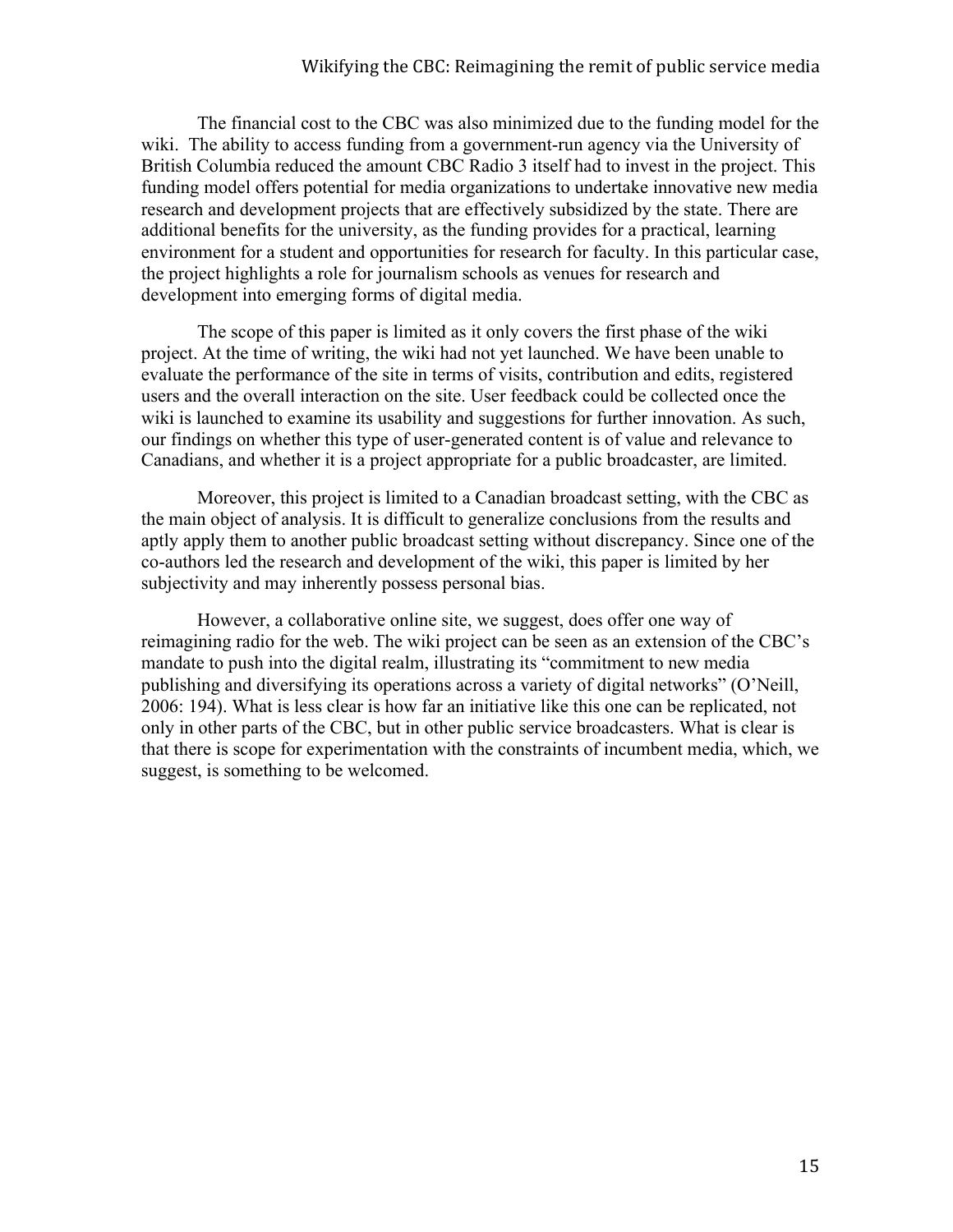# **References:**

Ash, A. (2009) The Canadian wiki project has begun. CBC Radio 3, September 17, 2009. http://radio3.cbc.ca/#/blogs/2009/9/The-Canadian-wiki-project-has-begun. Accessed March 28 2010.

Bardoel J. & d'Haenens, L. (2008) Reinventing public service broadcasting. *Media, Culture & Society*, 30(3): 337–355.

Beatty, P. (1998) New Media, New CBC. speech to the Canadian Radio-Television and Telecommunications Commission at http://www.cbc.radiocanada.ca/speeches/19981124.shtml. Accessed March 24 2010.

Beach, J. (2009) Amanda Ash to Create Canadian Music Wiki.. *NXEW.com*. n.p., August 17 2009. http://www.nxew.ca/labels/Amanda%20Ash.html. Accessed March 28 2010.

Belanger, P. C. and Andrecheck, P. (2005). CBC's Electronic Radio 3: Connecting With the Elusive Youth, *Journal of Radio & Audio Media*, 12:(1), 120-135.

Benkler, Y. (2002) Coase's Penguin, or Linux and The Nature of the Firm. *Yale Law Journal*, 112 (3).

Born, G. (2003) Strategy, Positioning and Projection in Digital Television: Channel Four and the Commercialization of Public Service Broadcasting in the UK. *Media, Culture & Society* 25(6): 774–799.

Bowman, S. and Willis, C. (2003) We Media: How audiences are shaping the future of news and information, http://www.hypergene.net/wemedia/. Accessed September 23 2009.

Bradshaw, P. (2007) Wiki Journalism: Are wikis the new blogs?, presented at The Future of Newspapers Conference, Cardiff University, 13-14 September 2007. http://onlinejournalismblog.files.wordpress.com/2007/09/wiki\_journalism.pdf. Accessed December 9 2009.

CBC, (2007) User-Generated Content: Guidelines for CBC, 12 July 2007. Internal document.

CBC, (n.d.) Strategic Direction, CBC Radio-Canada website, http://www.cbc.radiocanada.ca/about/strategic\_direction.shtml. Accessed March 21 2010.

CBC News, (2009) CBC to cut up to 800 jobs, sell assets, March 25 2009. http://www.cbc.ca/arts/media/story/2009/03/25/cbc-layoffs.html. Accessed March 10 2010.

CBC Radio 3, (n.d.) About Us, http://radio3.cbc.ca/#/contact.aspx. Accessed March 21 2010.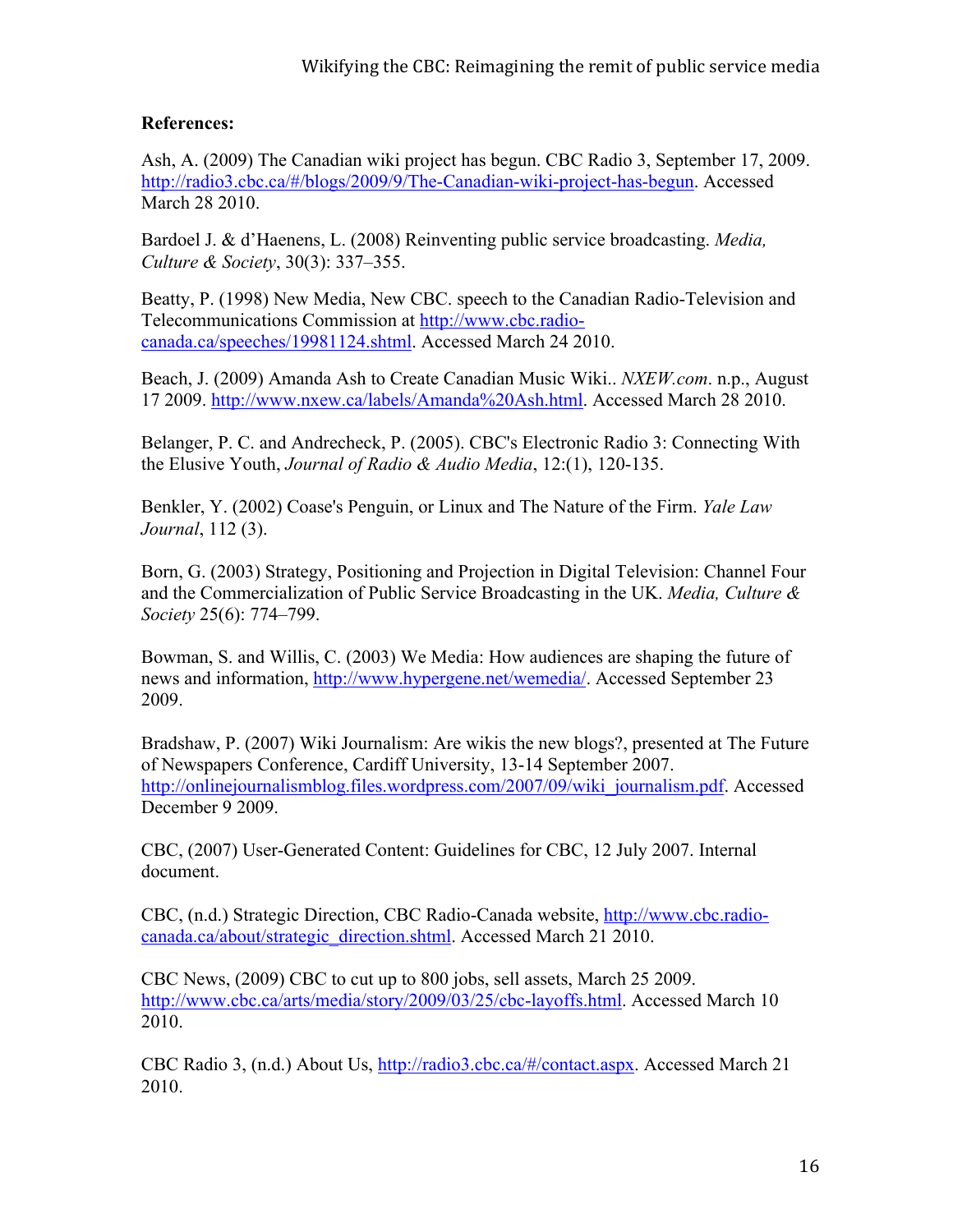Cress, U and Kimmerle, J. (2008) A Systematic And Cognitive View On Collaborative Knowledge Building With Wikis. *Computer-Supported Collaborative Learning* 3: 105- 122.

CRTC, (n.d.) Canadian content requirements for music on Canadian radio, Canadian Radio-television and Telecommunications Commission, http://www.crtc.gc.ca/eng/cancon/r\_cdn.htm. Accessed December 6 2009

Denning, Peter et al. "Wikipedia Risks." *Communications of the ACM* 48.12 (2005): 152.

Draper, P. (2008) Music two-point-zero: music, technology and digital independence. Journal of Music, *Technology & Education* 1.2/3: 137-152.

Enli, G.S. (2008) Redefining Public Service Broadcasting: Multi-Platform Participation, *Convergence*, 14; 105.

Gillmor, D. (2006) *We the Media: Grassroots Journalism By the People, For the People*. New edition, O'Reilly Media.

Glaister, D. (2005) LA Times 'wikitorial' gives editors red faces, The Guardian, June 22, http://www.guardian.co.uk/technology/2005/jun/22/media.pressandpublishing, accessed December 9 2009.

Gordon, R. (2010) Social Media: The Ground Shifts. *Nieman Reports.*  http://www.nieman.harvard.edu/reportsitem.aspx?id=101883, Accessed January 3 2010.

Hermida, A. (forthcoming). Mechanisms of Participation: How Audience Options Shape the Conversation, in (eds) Singer, J.B., Hermida, A., Domingo, D., Heinonen, A., Paulussen, S., Quandt, T., Reich, Z., Vujnovic, M., *Participatory Journalism in Online Newspapers: Guarding Open Gates*. New York: Wiley-Blackwell.

Hoskins, C., McFadyen, S.and Finn, A. (2001) Refocusing The CBC. *Canadian Journal of Communications* 26: 17-30.

Hoynes, W. (2003) Branding Public Service: The "New PBS" and the Privatization of Public Television, *Television and New Media* 4(2): 117–30.

Leach, J. (2009) Creating Ethical Bridges From Journalism to Digital News. *Nieman Reports* 63.3: 42-44. Accessed March 15 2010. http://www.nieman.harvard.edu/reportsitem.aspx?id=101899

Lih, A. (2004) The Foundations of Participatory Journalism and the Wikipedia Project. Conference paper for the Association for Education in Journalism and Mass Communications Communication Technology and Policy Division, Toronto, Canada August 7, 2004. http://jmsc.hku.hk/faculty/alih/publications/aejmc-2004-final-forpub-3.pdf. Accessed December 9 2009.

Lih, Andrew, (2009) *Wikipedia Revolution, The: How a Bunch of Nobodies Created the World's Greatest Encyclopedia*, New York: Hyperion.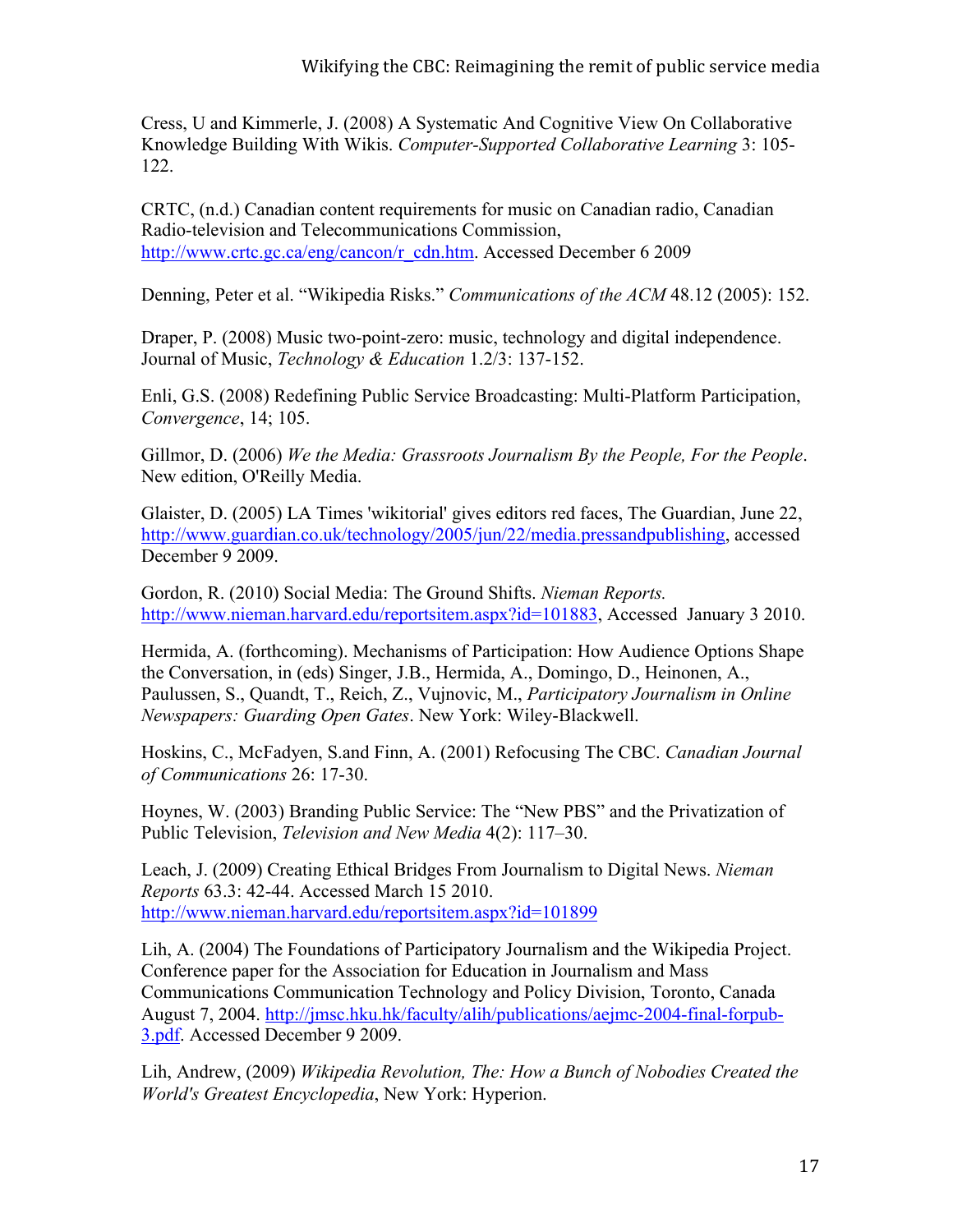Moe, H (2008) Dissemination and dialogue in the public sphere: a case for public service media online, *Media Culture Society* 30: 319-336.

Murdock, G. ( 2005) Public Broadcasting and Democratic Culture, pp. 174-98 in Janet Wasko (ed.) *A Companion to Television*. Malden, MA: Blackwell.

Murray, C. (2001) Wellsprings of Knowledge: Beyond the CBC Policy Trap. *Canadian Journal of Communications* 26: 31-52.

O'Neill, B. (2006) CBC.ca: Broadcast Sovereignty in a Digital Environment, *Convergence*, 12 (2): 179-197

Pratt, S. (2009a) "Thanks For Your Help In Keeping CBC Radio 3 Alive." CBCRadio3.com. CBC. 26 Mar. 2009. http://radio3.cbc.ca/blogs/2009/3/Thanks-For-Your-Help-In-Keeping-CBC-Radio-3-Alive. Accessed March 20 2010.

Pratt, S. (2009b) "Power To The People! Welcome To A Brand New cbcradio3.com." *CBCRadio3.com*. CBC. 6 Oct. 2009. http://radio3.cbc.ca/blogs/2009/10/Power-To-The-People-Welcome-To-A-Brand-New-cbcradio3com. Accessed March 20 2010.

Picard, R.G. (2005) Audience Relations in the Changing Culture of Media Use: Why Should I Pay the Licence Fee?, in G.F. Lowe and P. Jauert (eds) *Cultural Dilemmas in Public Service Broadcasting* (Ripe@2005). Goteborg: Nordicom.

Raboy, M. (1996) Canada: The Hybridization of Public Broadcasting, Acamedia Research Monograph, John Libbey, 17, 103-119.

Raboy, M (2002) Rethinking Broadcasting Policy in a Global Media Environment. In *Street Protests and Fantasy Parks; Globalisation, Culture and the State*, (eds Cameron, D. and Stein, J. Vancouver: University of British Columbia Press.

Schudson, M. and Downie Jr., L. (2009) University-Based Reporting Could Keep Journalism Alive. *The Chronicle of Higher Education*, November 15 2009. http://chronicle.com/article/University-Based-Reporting/49113/. Accessed March 10 2010

Schwartz, L., Clark, S., Cossarin, M. and Rudolph J. (2004) Educational Wikis: Features and selection criteria, *International Review of Research in Open and Distance Learning*, Vol 5 (1).

Silverstone, R. (2007) *Media and Morality: On the Rise of the Mediapolis*. Cambridge: Polity.

Steemers, J. (1999) Between Culture and Commerce: The Problem of Redefining Public Service Broadcasting for the Digital Age, *Convergence* 5(3): 44–67.

Steemers, J. (2001) In Search of a Third Way: Balancing Public Purpose and Commerce in German and British Public Service Broadcasting. *Canadian Journal of Communications*, 26, pp. 69-87.